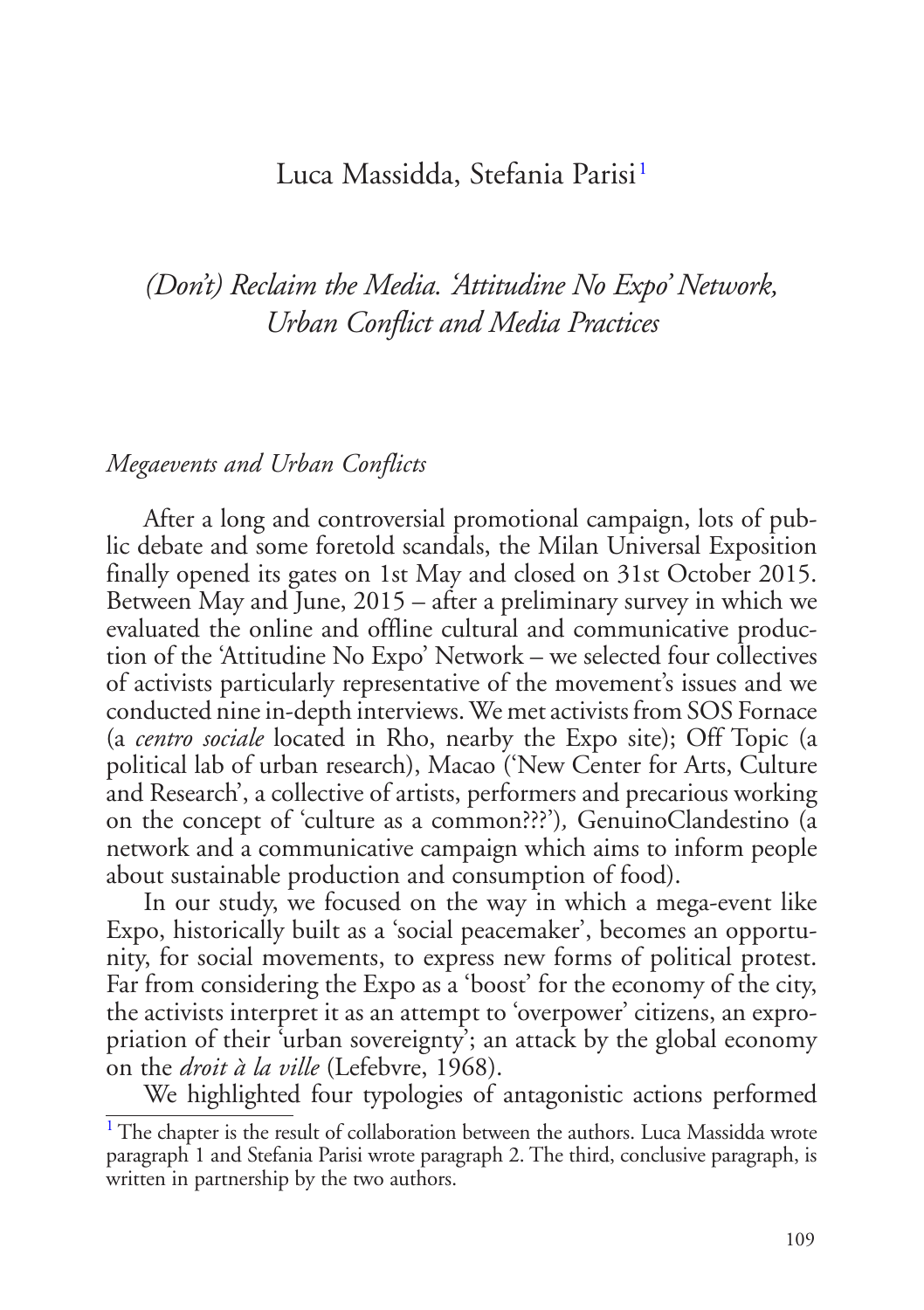by the activists: Knowledge-oriented, Convivial, Ludic and Traditional. Each typology is not exclusive of a single collective, but each collective owns its 'favourite' practice.

The observation of these practices inspired a more general reflection about the relationship between contemporary 'local' movements and the last large 'global' movement born at the end of the twentieth century. In this paper we will briefly show their different approaches to the mediasphere, underlining how the relevance of the 'territorial factor' does not necessarily represent, for contemporary urban movements, a retreat or a closure in a NIMBY logic.

*Movement's media culture: a short comparison between two seasons of grassroots politics*

*Mediasphere as battleground: 1999*

November 30, 1999: in Seattle, an unexpectedly huge demonstration against WTO marks the rise of a large, transnational movement for global justice in a political scene dominated by a neoliberal idea of globalisation.

Two different topics, in particular, animated the debate:

- a. how to avoid monopoly of the mainstream media in the storytelling of the movement's activities, protests and proposals;
- b. a large consideration about communication as a crucial sector of the 'knowledge economy' – an essential hub for the global governance of capital.

The first topic refers to the movement's news-making: activists started to produce news 'from the inside', counterpoising their point of view to that of the mainstream. This experimental pattern can be represented by the enduring experience of Indymedia, the global network of local 'Independent media centers'.

The second refers to the communication as a 'cross industry' related to contemporary capitalist production; here, the goal of the movement was to produce an ironic 'détournement' of the culture industry's more representative languages (e.g. the Italian case of Molleindustria. it, self-defined as '1. Soft Industry. 2. Soft Factory. 3. A project of re-appropriation of video games. 4. A call for the radicalisation of popular culture. 5. An independent games developer').

Media-activism was considered as a social lab, a space for do-it-your-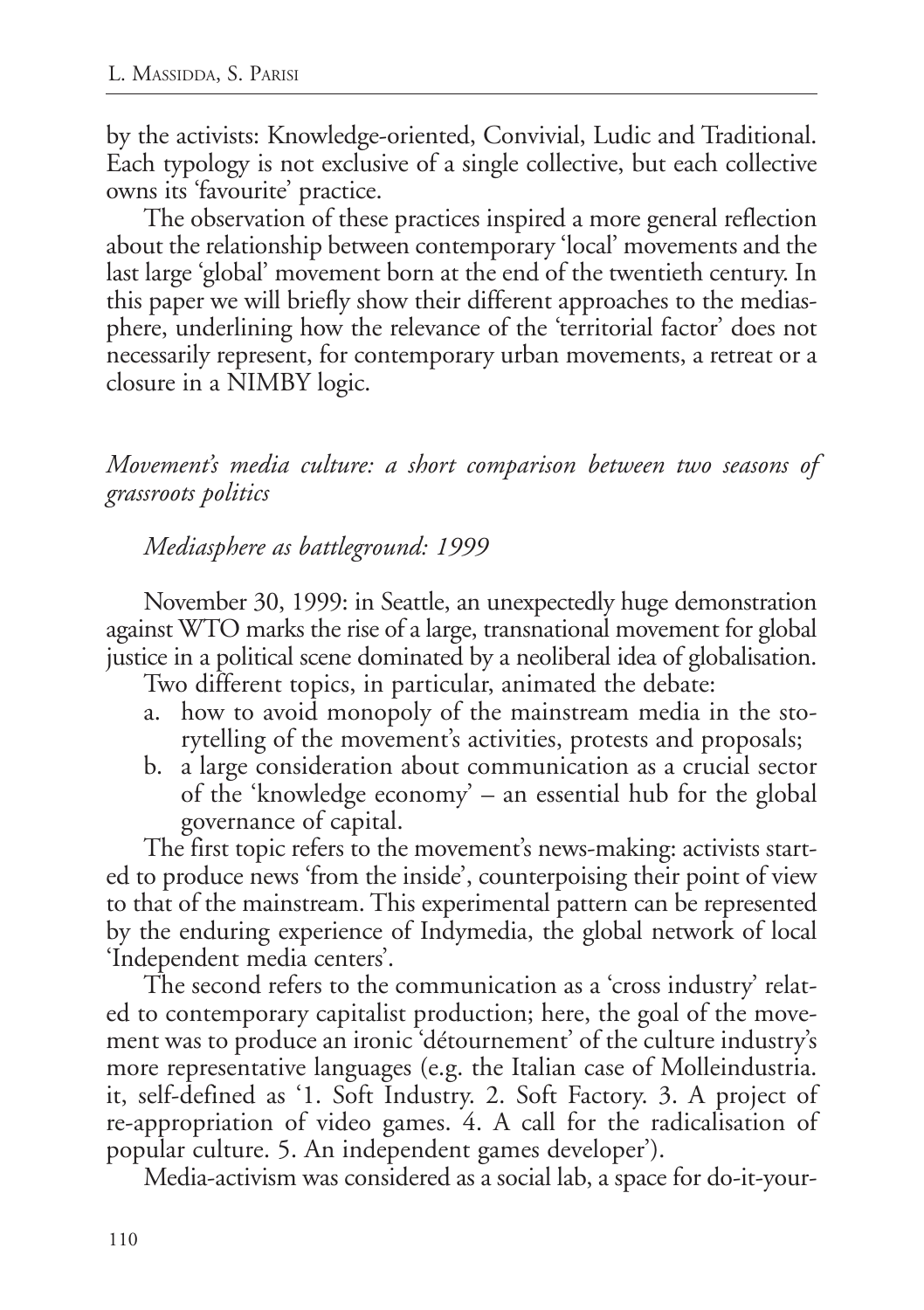self experimentation and innovation of technology and languages. Media were not the only means of representation but, first of all, were a means of production (Pasquinelli, 2002). And movements 'reclaimed' them.

That movement considered mediascape a battleground, a conflictual space in which new paths of political struggle are created. For these reasons, activists invested a big effort in the construction of 'their' independent media. Scholars (and the same activists) identify lots of labels for them: 'alternative' (Atton, 2002), 'radical' (Downing, 2001; 2008), 'community' or 'citizen's' (Rodriguez, 2001), 'grassroots' etc. These media produce and distribute content in a more participative way; they look for different formats and aesthetics for their products; most importantly, they aspire to 'deep engagement' with their 'audiences'.

# *Almost 20 years later: media as tools*

The comparison between the idea of mediasphere expressed by that movement and the 'Attitudine NoExpo' network helps us to identify the transition to a radically new paradigm in the media culture of social movements.

Nowadays 'the social media won', said us D., a Macao activist. Online social networking platforms hold people in a mechanism of production/gratification/surveillance (Dean, 2010), but the activists we interviewed seems not to care too much about this: they consider digital media platforms 'just as tools'.

The relational and sharing potential that digital media seemed to express to the 'alterglobal' activists appears in a large part subsumed by the logic of the so called 'tech giants': companies oriented to gain profit, and not interested in the construction of critical knowledge and collective, relational subjectivities.

The activists' approach to the mediasphere appears radically changed: mediasphere is no more the battleground in which Capital and Cognitive Labor fought; activists occupy massive property platforms and use their language in a pragmatic, almost 'opportunistic', way, trying to intercept potentially interested audiences.

In order to verify this hypothesis, elaborated after a preliminary study on the online presence of collectives and groups of activist belonging to the 'Attitudine NoExpo' network, we prearranged a specific question set to investigate activists' opinions about the application of media tools in the grassroots political conflict.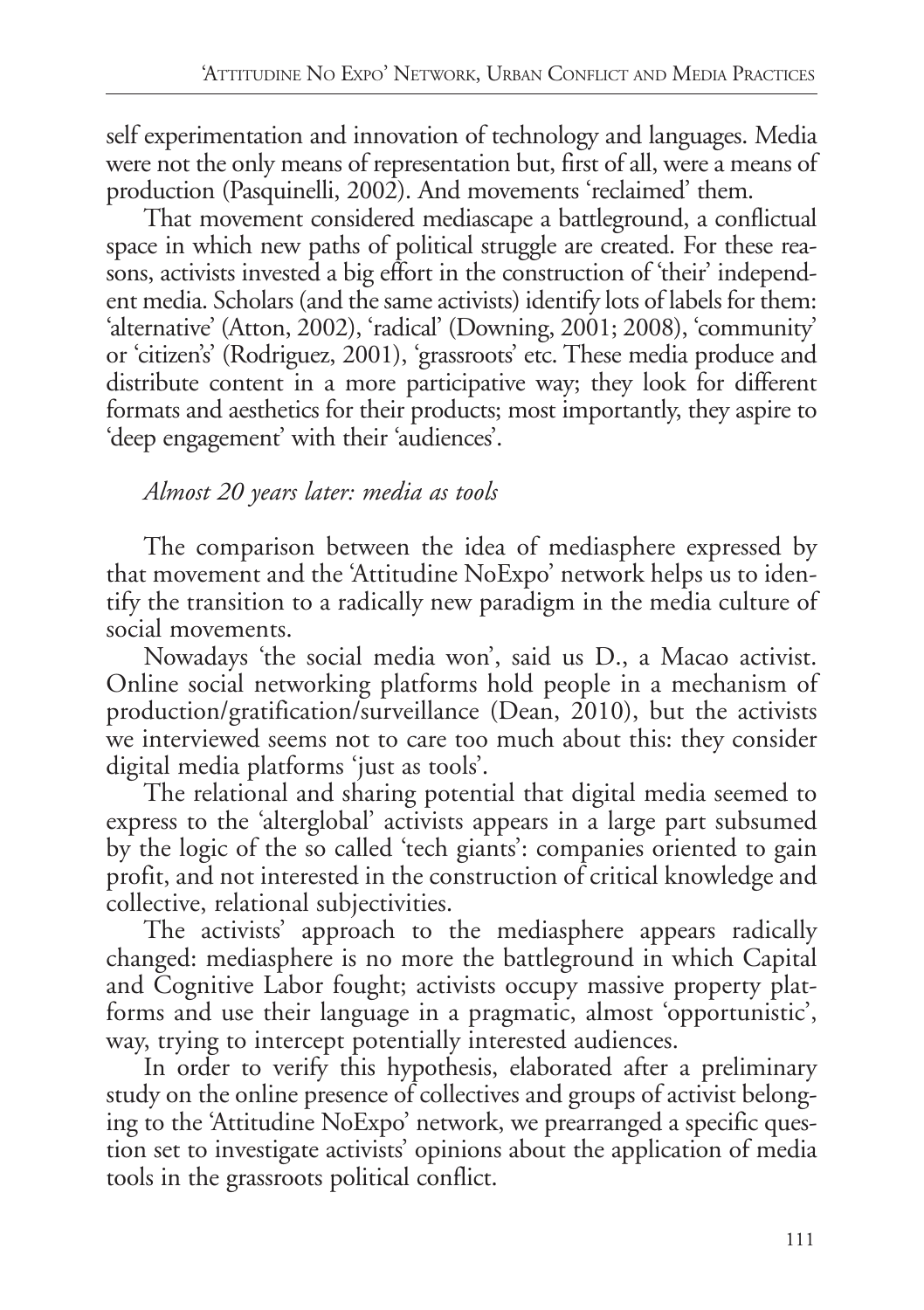In particular, we observed the relationship between urban/territorial and narrative/mediatic aspects, both relevant in the NoExpo movement. We found two different classes of problems related to the info-communicative universe: the first one refers to the internal organization between members and collectives of the network; the second relates to the engagement of 'generalist audiences' of social networking platforms and to the 'cultural sabotage' of Expo's official representation and narration.

In regard to the first sphere, activists reported to us an increase of internal communication efforts by each network's hub when it needs to organise relevant events (e.g. 'MayDay', a precarious 1st May parade); after the event, the network 'breaks up' and its different parts go back to their specific topics and activities. There's no 'continuous' internal communication between the hubs: this 'flexible connectivity' marks an important difference from the popular and crowded mailing lists of debate and discussion of the movements of the last decade (e.g. the technical and coordinating mailing list related to Indymedia.org and, in Italy, the political and 'speculative' experiment of Rekombinant.org).

The second area of interest, communication as a strategy of people's engagement, highlights permanent attention to the out-ofmovement and not-(yet)-engaged audiences. This reasoning is also employed to justify the use of 'mainstream' social networking sites instead of 'alternative' platforms.

The contradiction between a radical disapproval of the logic and economics of the media (characteristic of the alterglobal movement but still expressed by NoExpo's activists) and the daily 'immersion' into monopolistic social networking platforms is bypassed by admitting that:

«Today Capital has gained ground. At that time Indymedia was the medium that everyone followed. There was no Repubblica. it. There was Indymedia. But we can extend this reasoning to the whole web. The market fenced parts of the web. The big companies have eaten us. Currently, I do not even know if there is space for a movement's communication» (S., SOS Fornace).

At this downsizing of the media space of 'insurgent politics' (Castells, 2009), now disseminated in the interstices of mainstream communication, corresponds, in contrast, to the structural recovery of the territorial dimension of a conflict. Let's explore the paradox of this spatial turn.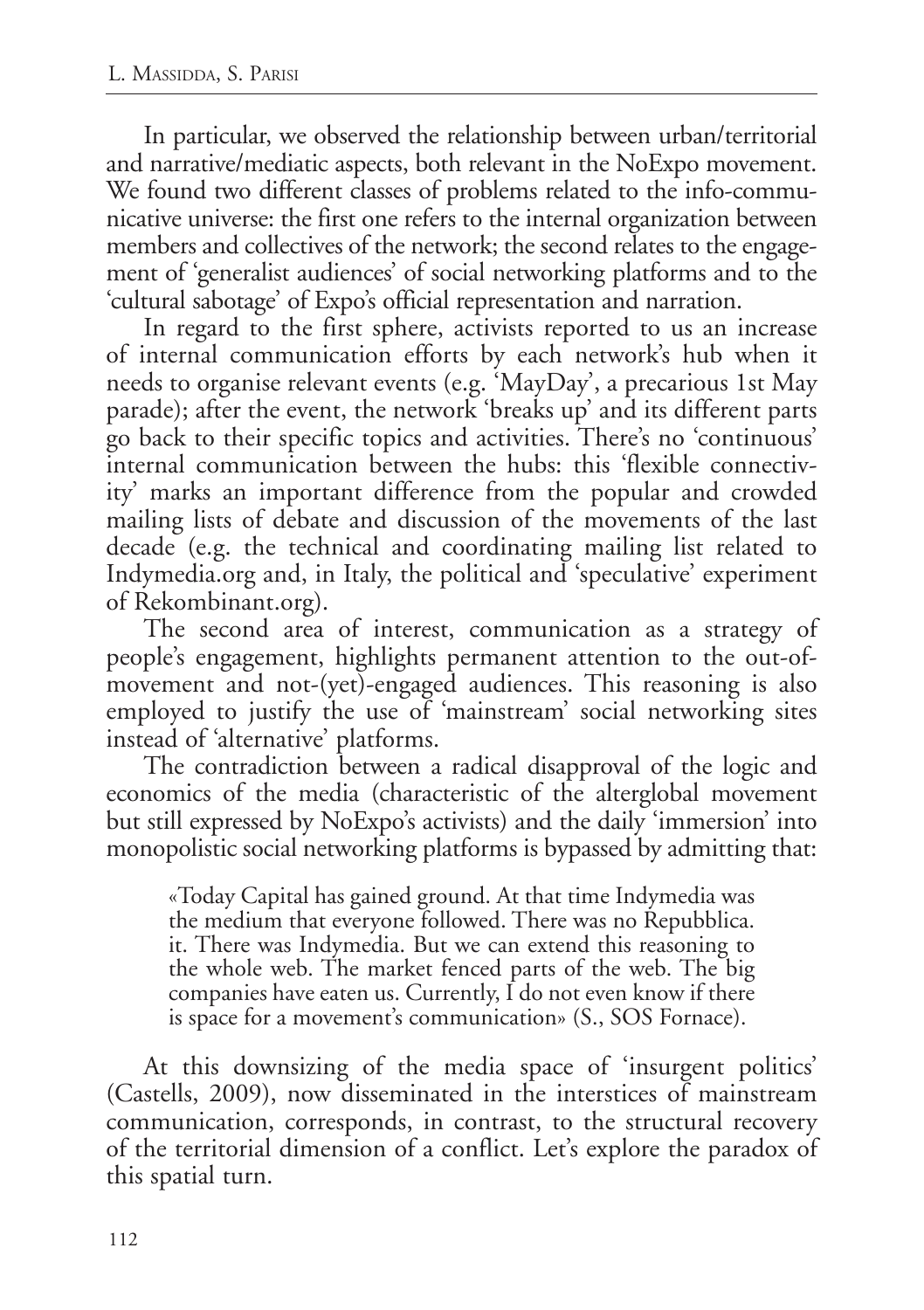# *The territory is the message: social antagonism's spatial turn*

This territorial vocation of the 'Attitudine NoExpo' network does not close the movement in a strictly local dimension, confining the breath of its antagonistic action in a NIMBY logic. Indeed, this 'spatial dominant' of the movement, inscribed in its birth and in its evolution, constitutes the main 'connective' resource for the aggregation of the different realities that compose the 'NoExpo' galaxy. It's a territorial bias to generate the first political action against the mega-event: the NoExpo Committee. It was composed of 'some organisations active in the northwest outskirts of Milan' (L., OffTopic) leaded by SOS Fornace, a 'traditional' *centro sociale* deeply rooted in the Rho Fiera territory.

The territorial dimension confirms its central role in the history of the movement during the reorganisation of the protest, moving from the traditional and closed form of the committee to the open and flexible logic of the network. Without this connective tension, the movement risked being trapped in its local roots. It is the activation of a sort of 'territorial connectivity' to guide the construction of links between the different realities that compose the NoExpo network. Different local struggles and resistance, starting from Milan and then involving all the national territory, become part of the NoExpo Network. All these local realities recognise in fact the Expo as a 'neoliberal model of territorial governance'.

If the territory is, at the same time, the original 'hub' and the 'link' that brings together the various subjectivities of the Network, what kind of relationship exists between this physical connectivity and the logic of communication networks? Which role retains media activism in a movement with such a strong territorial vocation?

The digital communication devices, the social and cultural practices they activate, and the relational environments they disclose, represent a strategic resource available to the NoExpo movement. However, this resource has to be 'situated' in the territorial logic of the network, which must operate supporting antagonist action deeply rooted in everyday life.

## *The Practices of Protest: Main Goals*

Observing the various typologies of conflictual practices activated by the network to oppose the megaevent's logic, we realise that there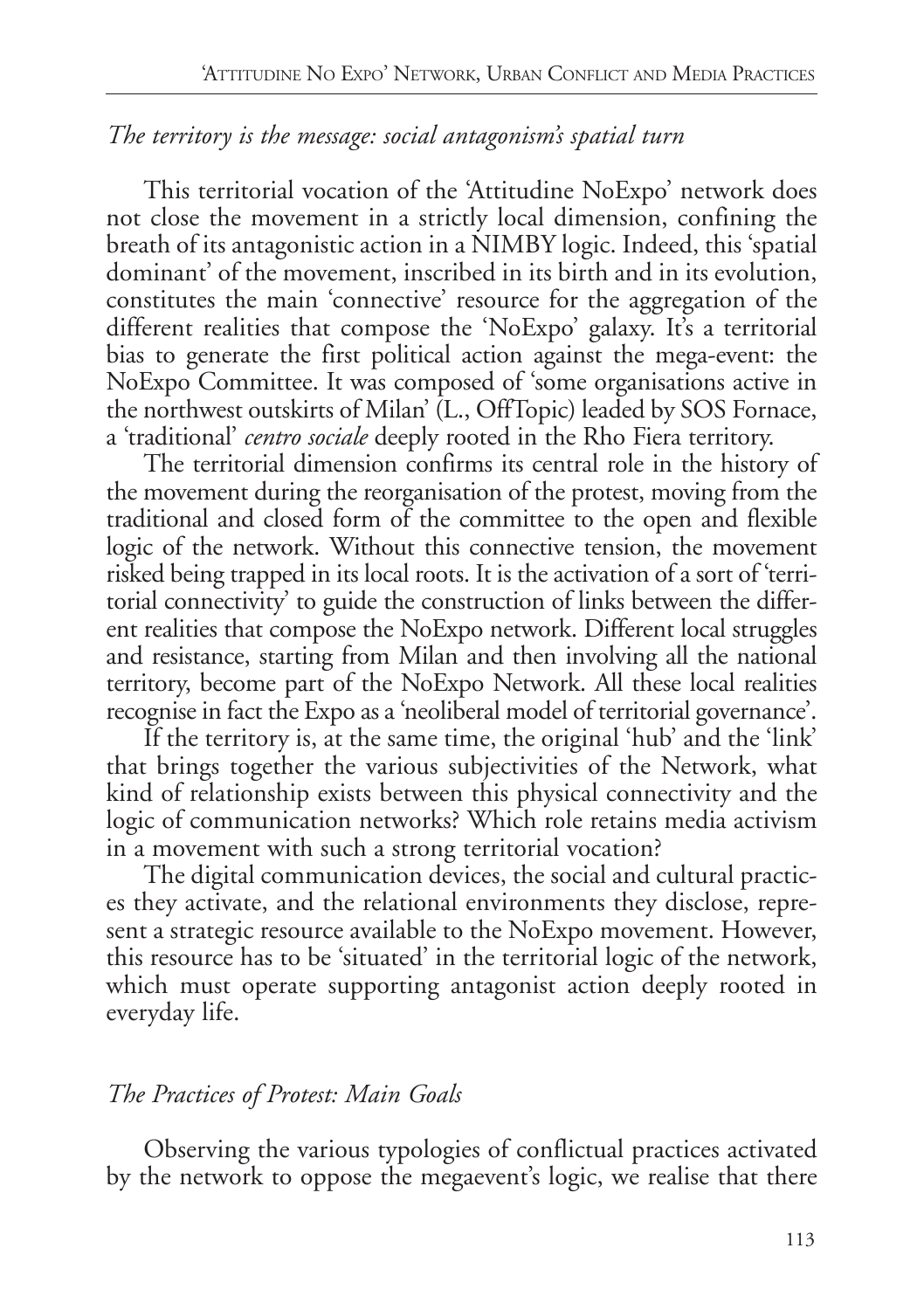

Fig. 1 *– Various typologies of conflictual practies*

is a strategic synergy between territorial dimension and media technologies – a synergy in which the primary role is always played by the territorial dimension.

The territory is the message: in traditional *practices* it represents the protest's playing field; it constitutes the main content of *research-oriented practices*; it is the real issue at stake in *convivial practices*; finally, it inspires *ludic-performative practices*. Although media remain essential instruments for the achievement of the NoExpo network's main goals: they act as catalyst for the field action and amplifiers of the local performance, they strengthen the network ties and call for the attention of not-yet engaged audiences, they contribute to sabotaging the official narration of the event and building a shared alternative storytelling.